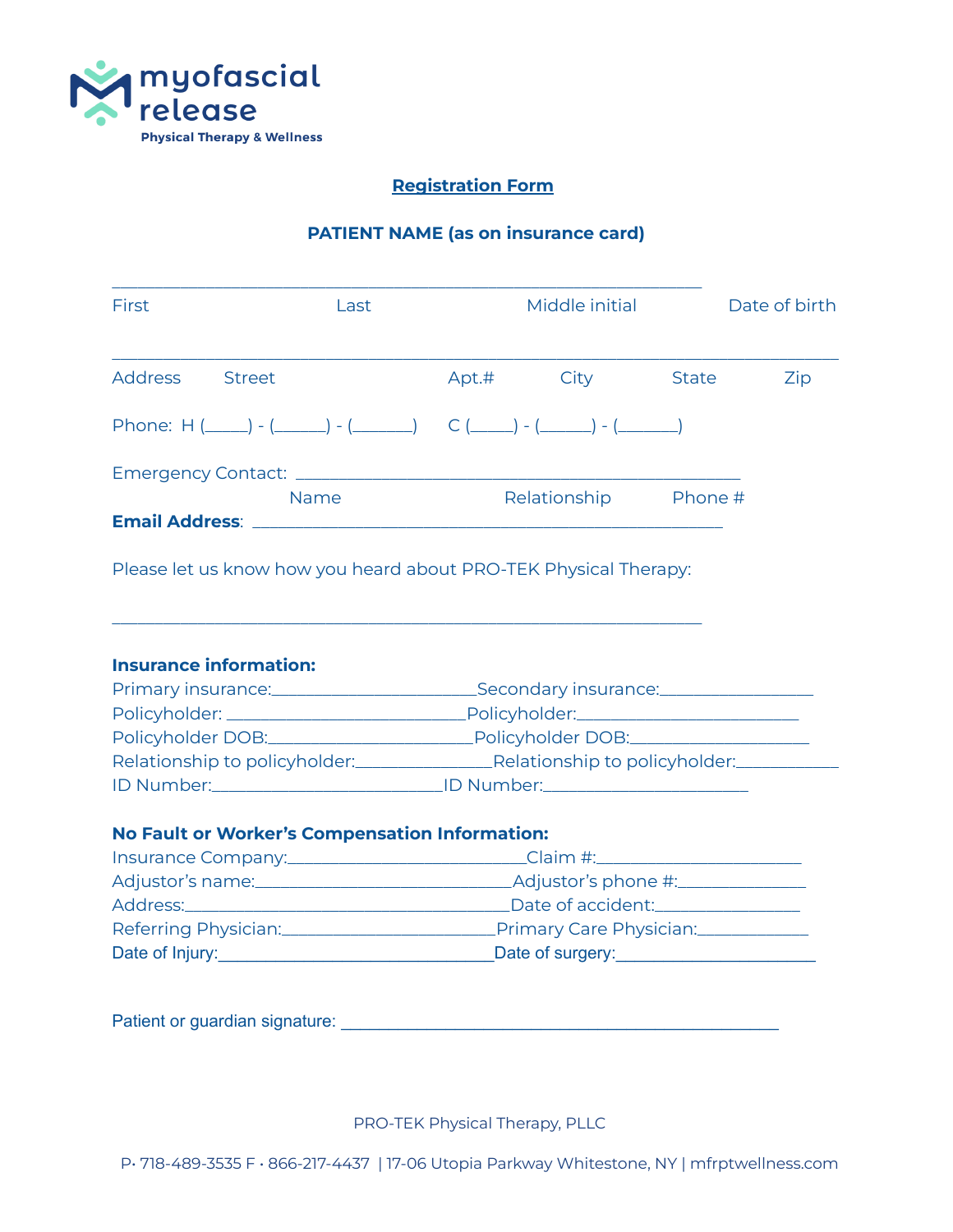

**Physical Therapy & Wellness** 

Weight \_\_\_\_\_\_\_\_\_\_\_\_\_\_\_ Height \_\_\_\_\_\_\_\_\_\_\_\_\_\_\_\_\_\_\_\_\_\_ Have you fallen ill in the past

year? **YES or NO**

If **YES**, how many times? \_\_\_\_\_\_\_\_\_\_\_\_\_\_

On a scale from 1-10 (Least Afraid **1** -- Somewhat Afraid **5** -- Most Afraid **10**) **Rate your FEAR OF FALLING while doing the following activities:**

| <b>Activity</b>                                      | Score |
|------------------------------------------------------|-------|
| Taking a bath or shower                              |       |
| Reaching into cabinets or closets                    |       |
| Walking around the house                             |       |
| Preparing meals not requiring carrying heavy objects |       |
| Getting in and out of bed                            |       |
| Answering the door or telephone                      |       |
| Getting in and out of a chair                        |       |
| Getting dressed and undressed                        |       |
| Personal grooming (ex: washing your face)            |       |
| Getting on and off the toilet                        |       |
|                                                      |       |

**Please list ALL past surgeries and corresponding dates:**

|                                       |                               | Please circle any of the following treatments you have received this past year: |                                                                                            |  |
|---------------------------------------|-------------------------------|---------------------------------------------------------------------------------|--------------------------------------------------------------------------------------------|--|
|                                       | Chiropractic Physical Therapy | Occupational Therapy                                                            | <b>Speech Therapy</b>                                                                      |  |
|                                       |                               | Acupuncture Massage Therapy Cortisone Injections                                | <b>Epidural Injections</b>                                                                 |  |
|                                       | If yes, how many visits? ___  |                                                                                 |                                                                                            |  |
| <b>Patient or Guardian Signature:</b> |                               |                                                                                 |                                                                                            |  |
|                                       |                               | Please check if you have any history of the following conditions:               |                                                                                            |  |
|                                       |                               | <b>PRO-TEK Physical Therapy, PLLC</b>                                           |                                                                                            |  |
|                                       |                               |                                                                                 | P. 718-489-3535 F · 866-217-4437   17-06 Utopia Parkway Whitestone, NY   mfrptwellness.com |  |

\_\_\_\_\_\_\_\_\_\_\_\_\_\_\_\_\_\_\_\_\_\_\_\_\_\_\_\_\_\_\_\_\_\_\_\_\_\_\_\_\_\_\_\_\_\_\_\_\_\_\_\_\_\_\_\_\_\_\_\_\_\_\_\_\_\_\_\_\_\_\_\_\_\_\_\_\_\_\_\_\_\_\_\_\_\_\_\_\_\_

\_\_\_\_\_\_\_\_\_\_\_\_\_\_\_\_\_\_\_\_\_\_\_\_\_\_\_\_\_\_\_\_\_\_\_\_\_\_\_\_\_\_\_\_\_\_\_\_\_\_\_\_\_\_\_\_\_\_\_\_\_\_\_\_\_\_\_\_\_\_\_\_\_\_\_\_\_\_\_\_\_\_\_\_\_\_\_\_\_\_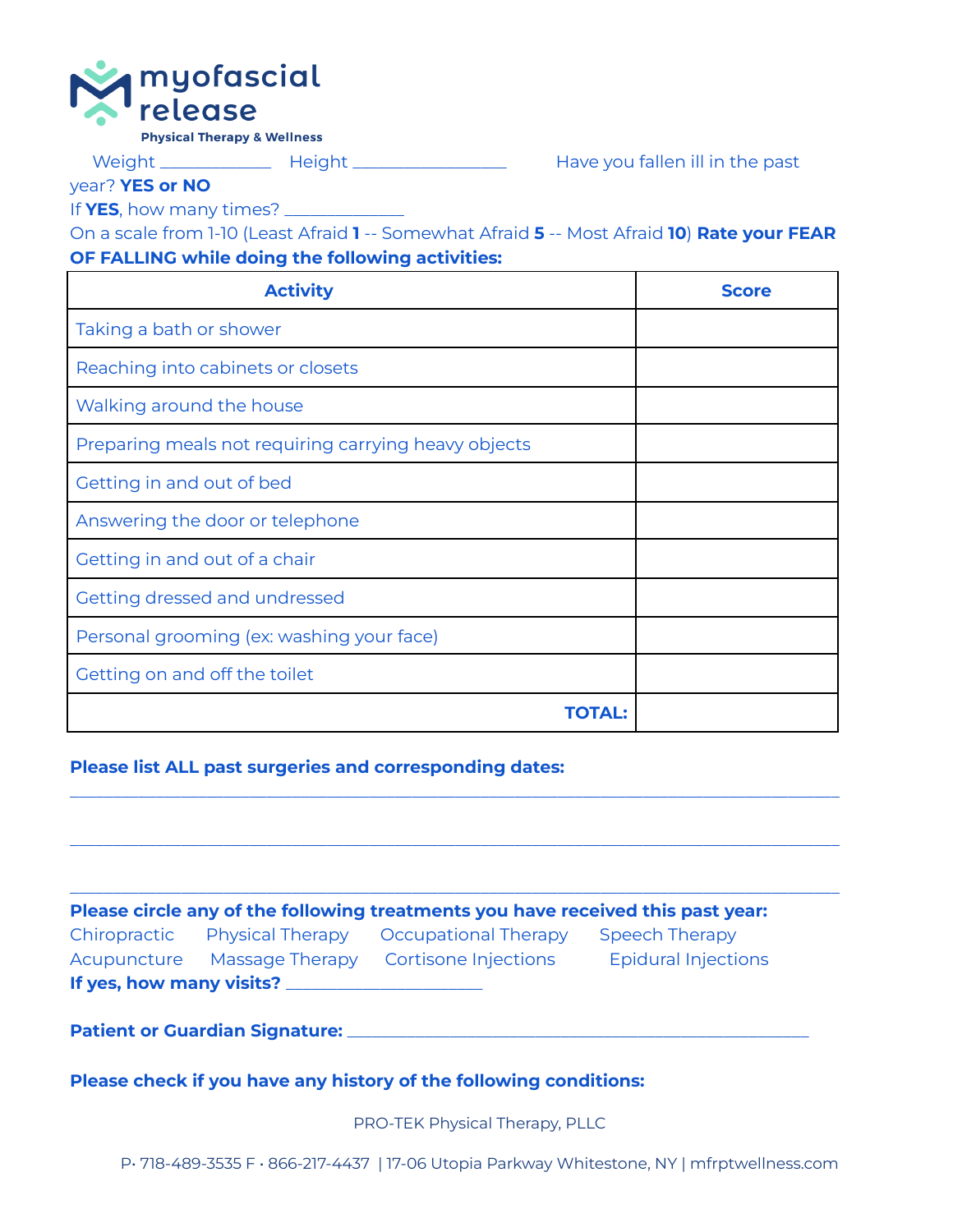

| __ Allergies    |              | __ Cancer ________ Heart Attack _______ Pregnancy                                                              |                  |
|-----------------|--------------|----------------------------------------------------------------------------------------------------------------|------------------|
| __ Anemia       |              | __ Chest Pains ___ High Blood _____ Radiation<br>Pressure                                                      |                  |
| __ Anxiety      |              | __ Concussion _____ High Cholesterol ____ Rheumatoid                                                           | <b>Arthritis</b> |
| __ Asthma       | __ Dizziness | __ Metal Implants __ Stroke                                                                                    |                  |
| $\_\$ Arthritis | __ Diabetes  | Low Blood Pressure _ Seizures                                                                                  |                  |
|                 |              | <u>___</u> Balance Problems ____ Epilepsy _____ Motor Vehicle ____ Substance Abuse<br>Accident                 |                  |
| _ Blood Clot    |              | Lacken Conteoporosis Communication Contest Contest Contest Contest Contest Contest Contest Contest Contest Con |                  |
|                 |              | <u>Same Brian Injury Communiculated</u> Headaches Communication Pacemaker Contract Ulcer                       |                  |

# **Please list any other past medical history not listed above:**

**Please list all prescription and over-the-counter medications you are currently taking. Please also include dosages and times per day.**

\_\_\_\_\_\_\_\_\_\_\_\_\_\_\_\_\_\_\_\_\_\_\_\_\_\_\_\_\_\_\_\_\_\_\_\_\_\_\_\_\_\_\_\_\_\_\_\_\_\_\_\_\_\_\_\_\_\_\_\_\_\_\_\_\_\_\_\_\_\_\_\_\_\_\_\_\_\_\_\_\_\_\_\_\_\_\_\_\_\_

\_\_\_\_\_\_\_\_\_\_\_\_\_\_\_\_\_\_\_\_\_\_\_\_\_\_\_\_\_\_\_\_\_\_\_\_\_\_\_\_\_\_\_\_\_\_\_\_\_\_\_\_\_\_\_\_\_\_\_\_\_\_\_\_\_\_\_\_\_\_\_\_\_\_\_\_\_\_\_\_\_\_\_\_\_\_\_\_\_\_

\_\_\_\_\_\_\_\_\_\_\_\_\_\_\_\_\_\_\_\_\_\_\_\_\_\_\_\_\_\_\_\_\_\_\_\_\_\_\_\_\_\_\_\_\_\_\_\_\_\_\_\_\_\_\_\_\_\_\_\_\_\_\_\_\_\_\_\_\_\_\_\_\_\_\_\_\_\_\_\_\_\_\_\_\_\_\_\_\_\_

\_\_\_\_\_\_\_\_\_\_\_\_\_\_\_\_\_\_\_\_\_\_\_\_\_\_\_\_\_\_\_\_\_\_\_\_\_\_\_\_\_\_\_\_\_\_\_\_\_\_\_\_\_\_\_\_\_\_\_\_\_\_\_\_\_\_\_\_\_\_\_\_\_\_\_\_\_\_\_\_\_\_

\_\_\_\_\_\_\_\_\_\_\_\_\_\_\_\_\_\_\_\_\_\_\_\_\_\_\_\_\_\_\_\_\_\_\_\_\_\_\_\_\_\_\_\_\_\_\_\_\_\_\_\_\_\_\_\_\_\_\_\_\_\_\_\_\_\_\_\_\_\_\_\_\_\_\_\_\_\_\_\_\_\_

# **Patient or Guardian Signature:** \_\_\_\_\_\_\_\_\_\_\_\_\_\_\_\_\_\_\_\_\_\_\_\_\_\_\_\_\_\_\_\_\_\_\_\_\_\_\_\_\_\_\_\_\_\_\_\_\_\_\_\_\_\_\_\_\_

CONSENT AGREEMENT, PAYMENT AUTHORIZATION, CERTIFICATION OF INFORMATION: (PLEASE READ AND INITIAL):

PRO-TEK Physical Therapy, PLLC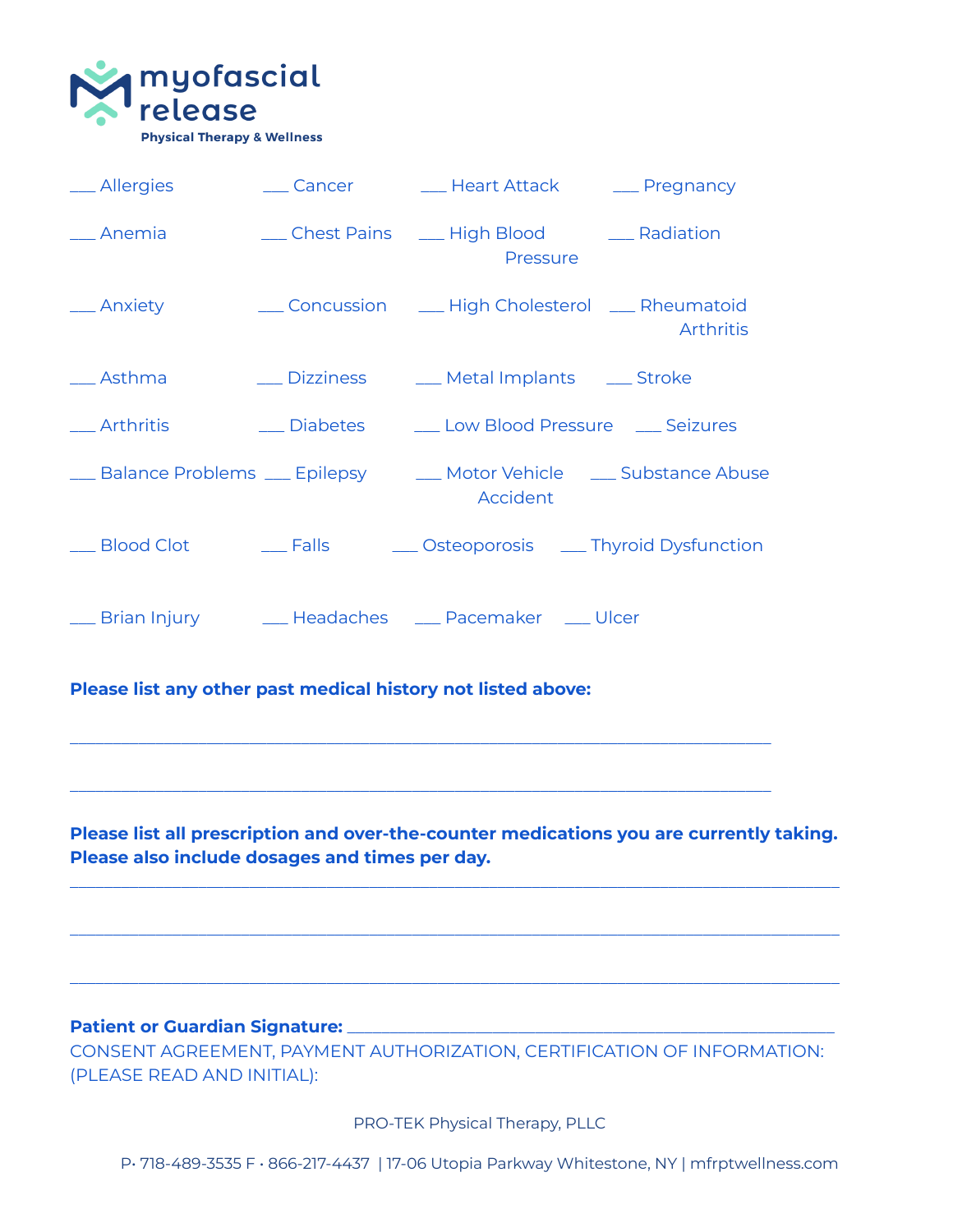

### **Assignment of Insurance Benefits Initial:\_\_\_\_\_**

I certify that my insurance information is correct to the best of my knowledge. I also certify that I, and/or my dependents, have insurance coverage with \_\_\_\_\_\_\_\_ and will directly assign all insurance benefits to ProTEK Physical Therapy PLLC, if any, otherwise payable to me for services rendered. If I receive a check directly from my insurance company in error, I will promptly deliver it to ProTEK Physical Therapy PLLC. I authorize the use of my signature on all insurance submissions. ProTEK Physical Therapy may use my healthcare information and may disclose such information to my insurance company and their agents for the purpose of obtaining payment for services and determining insurance benefits.

## **Guarantee of Payment Initial:\_\_\_\_\_**

I understand that I am financially responsible for all charger whether or not they are paid by insurance. I understand that all payments designated as "patient responsibility" such as co-insurance, copayments, and deductibles, are due and payable at the time of service upon check-in or statement receipt. I understand that insurance verification and pre-authorization are not a guarantee of coverage. I guarantee that I will pay the amount deemed "my responsibility" by my insurer and/or any unpaid claims by the statement due date.

# **Cancellation/No-Show Policy Initial:\_\_\_\_\_**

I understand that ProTEK Physical Therapy requires 24 HOURS NOTICE prior to my scheduled appointment time in the event of a cancellation. I acknowledge and agree to pay the \$25 FEE FOR LATE CANCELLATIONS/NO-SHOW upon check-in at my next visit. In the event that I do not have any future appointments, I agree to pay any and all fees incurred upon receipt of a statement from ProTEK Physical Therapy.

## **For MEDICARE PATIENTS ONLY Initial:\_\_\_\_\_**

I certify that the information given by me in applying for payments under Title XVIII of the Social Security Act is correct. I authorize any holder of medical or other information about me to be released to the Social Security Administration, Health Care Financing Administration or its intermediaries or carriers and information needed for this or a related Medicare claim. I request the payment of authorized benefits be made on my behalf. I assign benefits payable for physical therapy services to ProTEK Physical Therapy PLLC.

# **Certification of Information Initial:\_\_\_\_\_** I

CERTIFY THAT THE INFORMATION I HAVE PROVIDED TO ProTEK PHYSICAL THERAPY PLLC FOR PAYMENT INCLUDING BUT NOT LIMITED TO, RELATED ACCIDENTS, INJURIES, ILLNESSES OR THEIR INSURERS IS ACCURATE AND TRUTHFUL.

# **INFORMED CONSENT FOR PHYSICAL THERAPY:**

PRO-TEK Physical Therapy, PLLC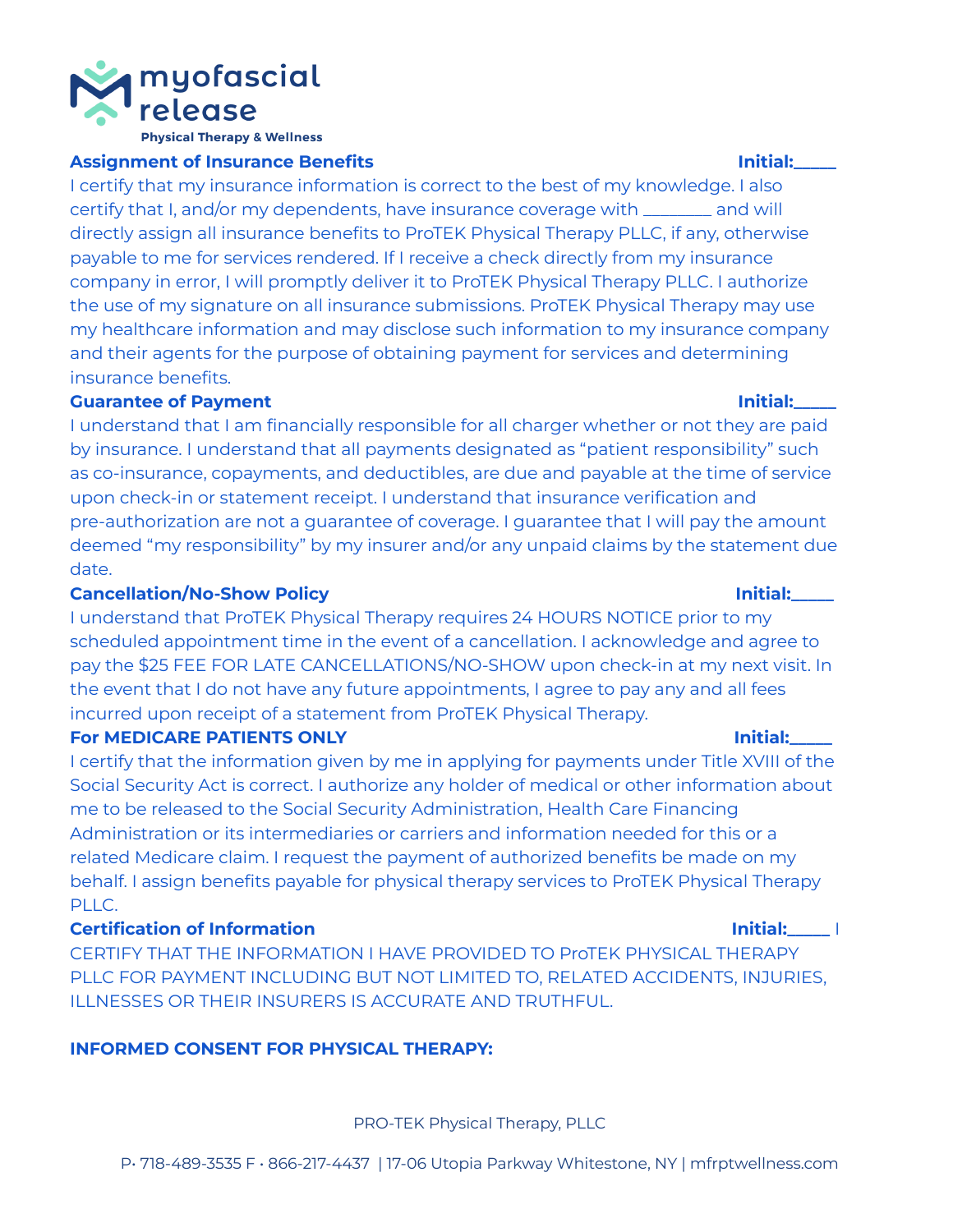

Dear Patient,

It is our duty to inform you of what to expect with your physical therapy treatment, as well as any risks and options of treatment.

Physical therapy treatment at Pro-Tek Physical Therapy is hands-on and very individualistic. Therefore, it is not always possible to predict your response to treatment. We are not able to guarantee precisely what your reaction to a particular treatment might be. In addition, there is no guarantee that our treatment will help your condition. As with any medical treatment, there is always the risk of a condition being aggravated or worsening. You have the right to ask your physical therapist what type of treatment may be used and the potential adverse effects of such treatment. You can decline any part of your treatment before or during your session.

Manual therapy with hands on skin to skin contact is often a part of a physical therapy treatment session. During treatment, the physical therapist may come in contact with various parts of your body including, but not limited to: face, neck, shoulder, arm, underarm, chest area, stomach, back, sacrum, inner and outer thigh, pelvis, buttock, leg, ankle, and foot. You have the right to ask your physical therapist what type of treatment you will be receiving. You can decline any part of your treatment before or during your session at any time.

Therapeutic exercises are often part of a physical therapy treatment session. There are always risks associated with therapeutic exercises. Please ask your physical therapist any questions or concerns you may have regarding any of the exercises you are asked to perform.

**I acknowledge that my treatment program has been explained by a physical therapist at Pro-TEK Physical Therapy PLLC, and all of my questions have been answered to my satisfaction. I understand the risks associated with a program of physical therapy as outlined to me, and I wish to proceed**.

| <b>Patient Name</b>            | <b>Patient Signature</b> | Date |
|--------------------------------|--------------------------|------|
| Patient or Guardian Signature: |                          |      |

**ASSIGNMENT OF BENEFITS/ERISA AUTHORIZED REPRESENTATIVE FORM Assignment of Insurance Benefits - Appointment as Legal Authorized Representative**

PRO-TEK Physical Therapy, PLLC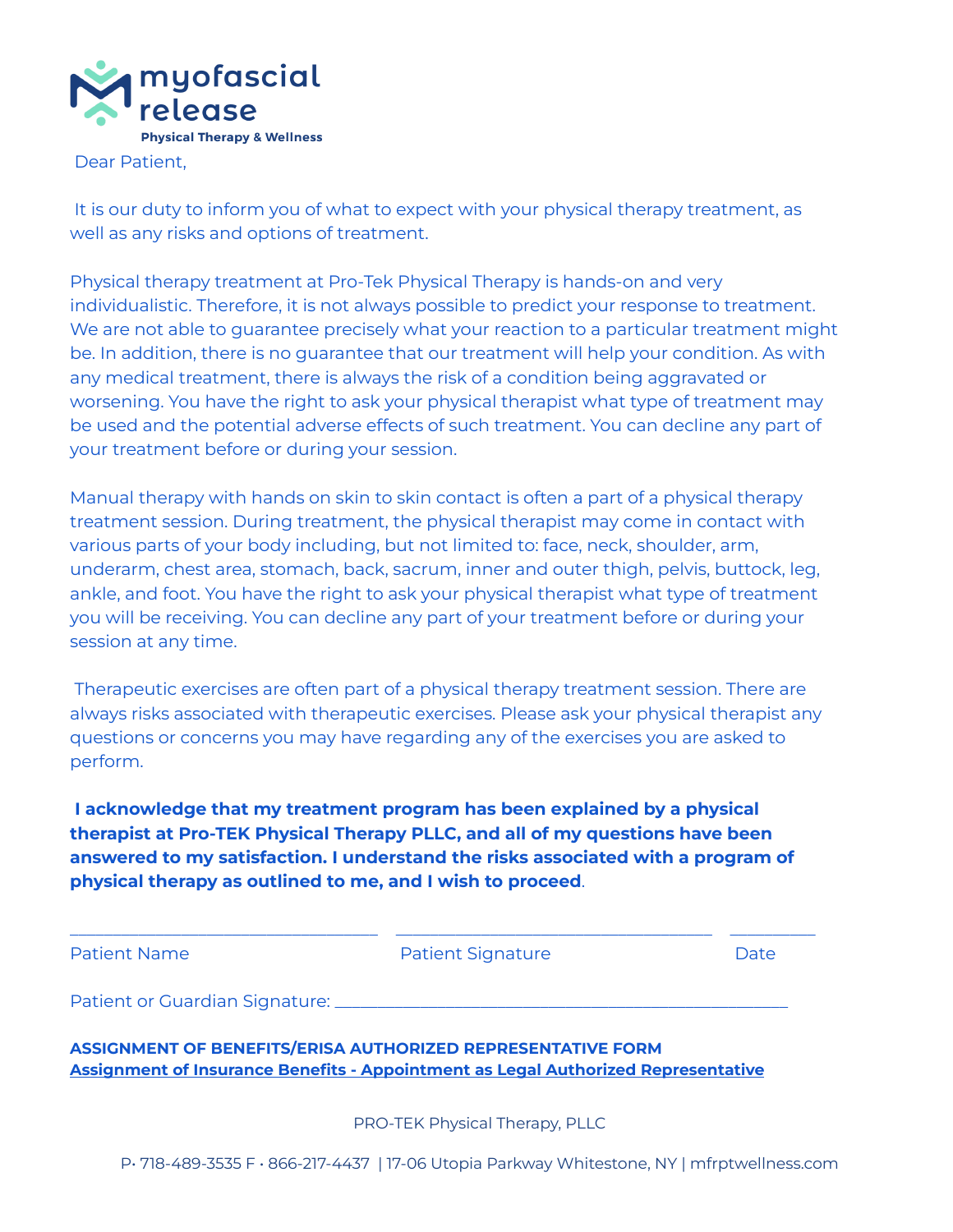

I hereby assign all applicable health insurance benefits and all rights and obligations that I and my dependents have under my health plan to the Provider and Law Firm (if applicable) (hereinafter, "My Authorized Representatives") and I appoint them as my authorized representative with the power to:

- File medical claims with the health plan

- File appeals and grievances with the health plan

- Institute and necessary litigations and/or complaints against my health plan naming me as plaintiff in such lawsuits and actions if necessary

- Discuss or divulge any of my personal health information or that of my dependent with any third party including the health plan

I certify that the health insurance information that I provided to Provider is accurate as if the date set forth below and that I am responsible for keeping it updated.

I am fully aware that having health insurance does not absolve me of my responsibility to ensure that my bills for professional services from Provider are paid in full. I also understand that I am responsible for all amounts not covered by my health insurance, including copayments, coinsurance, and deductibles.

#### **Authorization to Release Information**

I hereby authorize My Authorized Representatives to: (1) release any information necessary to my health benefit plan (or its administrator) regarding my illness and treatments; (2) process insurance claims generated in the course of examination or treatment, and (3) allow a photocopy of my signature to be used to process insurance claims. This order will remain in effect until revoked by me in writing.

### **ERISA Authorization**

I hereby designate, authorize, and convey to My Authorized Representatives to the full extent permissible under law and under any applicable insurance policy and/or employee health care benefit plan: (1) the right and ability to act as my Authorized Representative in connection with any claim, right, or cause of action including litigation against my health plan (even to name me as a plaintiff in such action) that i may have under such insurance policy and/or benefit plan; and (2) the right and ability to act as my Authorized Representative to pursue such claim, right, or cause of action in connection with said insurance policy and.or benefit plan (including but not limited to, the right and ability to act as my Authorized Representative with respect to a benefit plan governed by the provisions of ERISA as provided in 29 C.F.R. 2560.5091(b)(4) with respect to any healthcare expense incurred as a result of the services I received from Provider and, to the extent permissible under law, to claim on my behalf, such benefits, claims, or reimbursement, and any other applicable remedy, including fines. I authorize communication with the provider and his authorized representatives by email and my email address is: \_\_\_\_\_\_\_\_\_\_@\_\_\_\_. I understand I can revoke with authorization in writing at any time. A photocopy of this Assignment/Authorization shall be as effective and valid as the original.

Patient Name **Patient Signature Patient Signature Patient Signature Patient Signature** 

\_\_\_\_\_\_\_\_\_\_\_\_\_\_\_\_\_\_\_\_\_\_\_\_\_\_ \_\_\_\_\_\_\_\_\_\_\_\_\_\_\_\_\_\_\_\_\_\_\_\_\_\_\_\_\_\_\_\_\_\_\_\_\_\_ \_\_\_\_\_\_\_\_\_\_\_\_

### PRO-TEK Physical Therapy, PLLC